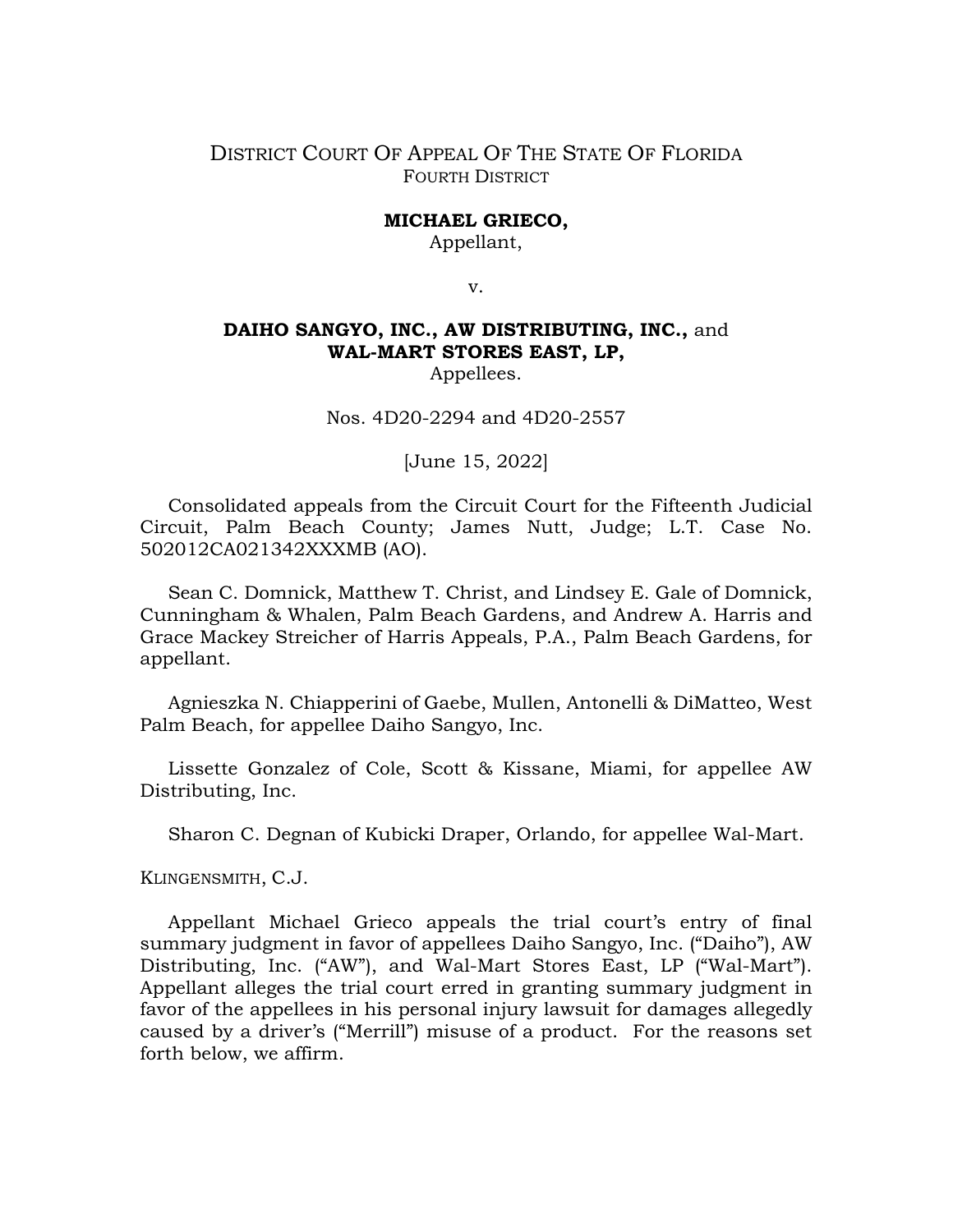#### **BACKGROUND AND PROCEDURAL HISTORY**

The product in question, known as Ultra Duster, is a compressed gas dusting spray that is not particularly distinct from other compressed gas dusters referred to as "keyboard cleaners," "compressed air," or "dust removers." Ultra Duster is manufactured by Daiho, distributed by AW, and retailed in several stores, including Wal-Mart. The product is designed to remove dust, dirt, and debris from computer keyboards and other electronic devices using pressurized air released from a hand-held canister. This product and other dust removers typically contain a pressurized volatile—fluorinated hydrocarbon gas called 1.1 difluoroethane ("DFE")—which is used in many aerosol propellant consumer products, including solvent-based products (e.g., alcohol, gasoline, paint thinners, hair spray, nail polish removers, and glue), and aerosol products that provide a propellant with or without a solvent (e.g., hair sprays, anti-perspirants, dust removers, spray paints, and spray varnishes).

DFE is a central nervous system depressant that can produce a short "high" akin to being impaired when inhaled. Inhaling DFE can also cause feelings of euphoria, dizziness, drowsiness, delusions, and hallucinations. DFE has long been associated with substance abuse in part because products containing DFE are inexpensive and widely available at retail locations. Getting high from inhaling DFE is informally referred to as "dusting" or "huffing." To discourage inhalant abuse, most manufacturers, including Daiho, use an additive called a "bitterant" designed to make the product unpleasant for human consumption. Ultra Duster's label specifically warns against misuse of the product by stating that "inhaling contents may be harmful or fatal" and notifying the consumer that the product "contains a bitterant to help discourage inhalant abuse."

To a large extent, such additives are successful. For a drug addict, the need to self-medicate and become both physically and emotionally numb is a relentless, persistent hunger that fuels each breath. For many of these addicts, relief is just a pill, a bottle, or a needle away. Others, however, get their "fixes" in more unconventional ways by employing commonly used and easily sourced household products like Ultra Duster. And, unfortunately, for some individuals, no warning and no chemical deterrent will dissuade them from a relentless quest to feed their addiction, no matter the risks. So it was with Amy Merrill.

According to the evidence presented to the trial court, Merrill was so addicted to getting high from DFE that the bitterant—which she called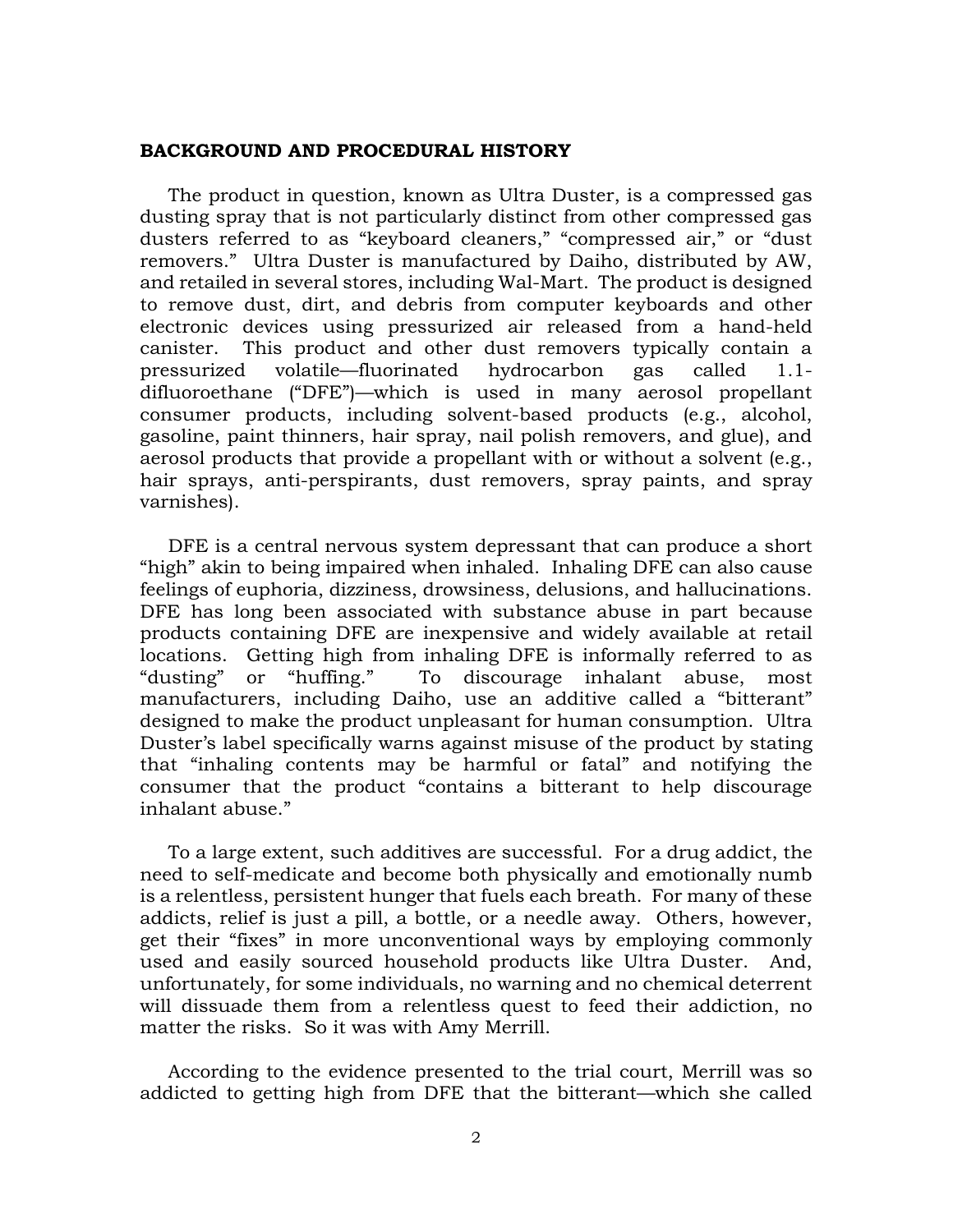"that nasty taste"—did not deter her from inhaling Ultra Duster and many other similar products. Merrill said that while the aerosols which she used all contained bitterants, she found that the "nasty taste" would get "milder and milder every time [she] did it. And eventually [she] wouldn't even taste it anymore." Once she became addicted to DFE, Merrill said she was "so far past the bitterant that [she] was used to [it] and [she] just didn't care." As a long-time daily aerosol user, Merrill was familiar with and had read Ultra Duster's warning label as well as labels on similar products, yet she nonetheless continued to misuse it. Though she understood from reading the warning label that inhaling the product was dangerous, Merrill said she felt she was "invincible" and that "nothing's going to happen to me, because I can do it."

Merrill often purchased Ultra Duster and similar products from various retailers, including Wal-Mart, intending to inhale the product to "get high." She had knowledge of both the immediacy and intensity of DFE's effects, knew those effects typically lasted between thirty and forty-five seconds, and knew that she was sometimes affected in different ways, later explaining that while she would usually just get a high from "dusting," it would sometimes cause her to pass out. Merrill also admitted that while she usually dusted at home and sometimes waited until the effects of DFE wore off before driving, she would also occasionally get or stay behind the wheel while under its influence.

The events leading to the accident in February 2012 are undisputed. Merrill drove to Wal-Mart and purchased one can of Ultra Duster along with a sports drink to divert any suspicion about her intended use of the canned aerosol. No Wal-Mart employee was aware that Merrill was addicted to huffing canned air. She never ingested aerosols on Wal-Mart property or in the presence of any employee, and no one at Wal-Mart was aware when she purchased the product that she planned to misuse it.

During her drive after leaving Wal-Mart, Merrill inhaled Ultra Duster while stopped at a red light. This time the inhalation caused her to lose consciousness. When the light turned green Merrill did not move her car, but she awakened when another driver honked his horn. Because of her altered mental state, she lost control of the car after hitting the gas, drove off the road, and smashed into two vehicles parked in appellant's driveway. Appellant, who was standing in the driveway at the time, was pinned under one of the vehicles and suffered severe injuries from the crash.[1](#page-2-0)

<span id="page-2-0"></span><sup>1</sup> Merrill was subsequently convicted of driving under the influence causing or contributing to serious bodily injury, a third-degree felony under section 316.193(3)(a), (b) and (c)(2), Florida Statutes, and sentenced to six months in jail.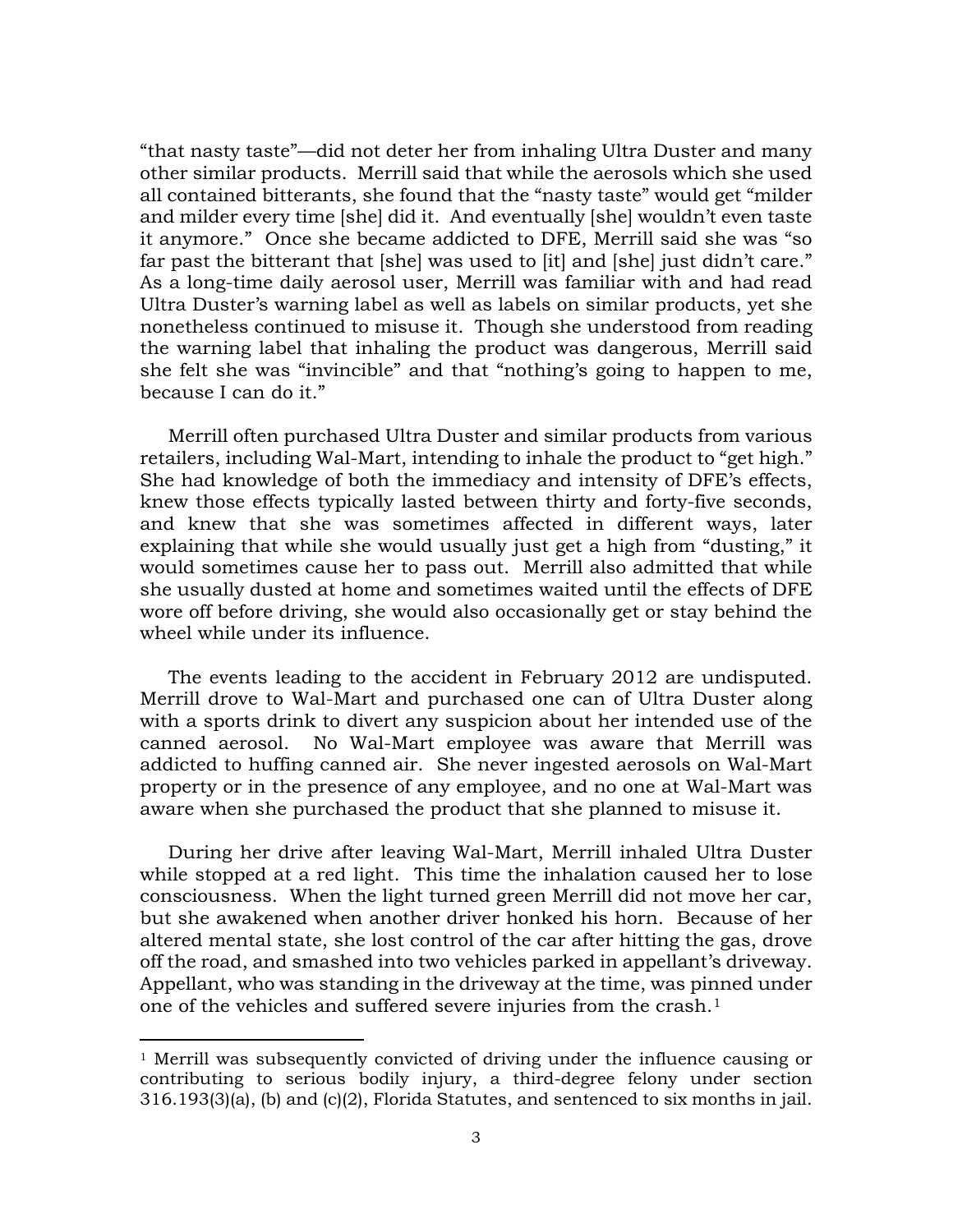Soon after, appellant filed a civil suit against appellees as the companies involved in the manufacture, distribution, and retail sale of Ultra Duster for the following claims: Count I – Strict Liability for Defective Design; Count II – Strict Liability for Failure to Warn; and Count III – Negligence.[2](#page-3-0) As the factual basis for his suit, appellant asserted appellees knew: (1) consumers used products like Ultra Duster to get high; (2) the added bitterant was not evenly distributed throughout the product to deter misuse; and (3) the canister's warning label was not adequate to prevent Merrill and others from misusing the product.

Appellees filed motions for summary judgment in 2015 and 2017, but the trial court denied both motions. In the first denial, the judge simply referred to the existence of unspecified material issues of fact. In response to the second motion, appellant presented information that the inhalation of compressed air products, like Ultra Duster, was "an emerging public health threat" and submitted multiple news articles to the court involving car accidents resulting from DFE inhalation. Appellant also submitted evidence that Wal-Mart—as well as AW and Daiho—had been notified that the bitterant added to Ultra Duster did not properly disperse throughout the can. The judge presiding over that hearing denied the second motion, stating it was "undeniable . . . that misuse of the instant product by some individuals for huffing or improper inhaling is foreseeable . . . . Whether it was foreseeable that Ms. Merrill would misuse the product she purchased and cause the damage she caused in this instance is a jury question."

After the First District Court of Appeal issued its opinion in *DZE Corp. v. Vickers*, 299 So. 3d 538 (Fla. 1st DCA 2020), *reh'g denied* (July 27, 2020), *rev. denied*, SC20-1280, 2021 WL 1426782 (Fla. Apr. 15, 2021), appellees moved a third time for summary judgment. Those motions were considered by a different judge. This court said it was not only persuaded by, but also bound by, *DZE*'s rationale*,* and therefore granted all appellees' motions for summary judgment, finding that Merrill's voluntary conduct of driving while impaired broke the causation chain so that appellees had no liability to appellant as a third party.

Appellant now appeals these final judgments, which have been consolidated before us.

<span id="page-3-0"></span><sup>2</sup> The complaint also included a negligence claim against Merrill and a loss of consortium claim by appellant's wife.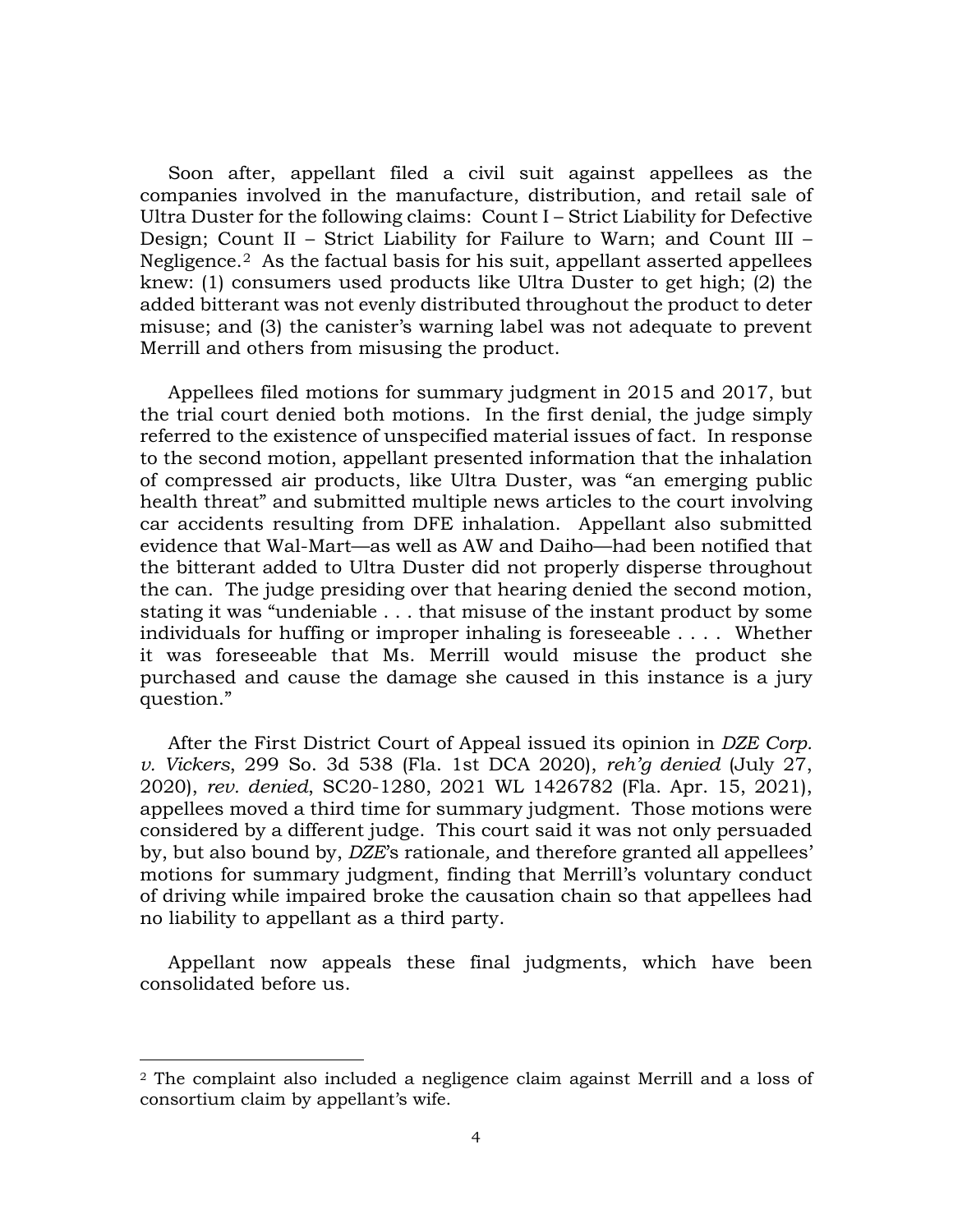#### **STANDARD OF REVIEW**

"The standard of review of the entry of summary judgment is *de novo*." *Craven v. TRG-Boynton Beach, Ltd.*, 925 So. 2d 476, 479 (Fla. 4th DCA 2006). "Summary judgment is proper if there are no genuine issues of material fact and if the moving party is entitled to a judgment as a matter of law." *Volusia County v. Aberdeen at Ormond Beach. L.P.*, 760 So. 2d 126, 130 (Fla. 2000). "[S]ummary judgment is appropriate where, as a matter of law, it is apparent from the pleadings, depositions, affidavits, or other evidence that there is no genuine issue of material fact . . . ." *The Fla. Bar v. Greene*, 926 So. 2d 1195, 1200 (Fla. 2006).

## **STRICT LIABILITY GENERALLY**

"Florida tort law provides that the manufacturer of a defective product may be subject to liability under two theories: negligence and strict liability. . . . In order to prevail under either theory, the plaintiff must establish that the product was defective or unreasonably dangerous." *Small v. Amgen, Inc.*, 134 F. Supp. 3d 1358, 1366 (M.D. Fla. 2015). "[P]roof of a defect determines a breach of duty under a negligence theory and the presence of an unreasonably dangerous condition under a strict liability theory." *O'Bryan v. Ford Motor Co.*, 18 F. Supp. 3d 1361, 1366 (S.D. Fla. 2014).

"[S]trict liability theories are generally distinct from negligence." *Ferayorni v. Hyundai Motor Co.*, 711 So. 2d 1167, 1170 (Fla. 4th DCA 1998). "Strict liability means negligence as a matter of law or negligence per se, the effect of which is to remove the burden from the user of proving specific acts of negligence." *West v. Caterpillar Tractor Co., Inc.*, 336 So. 2d 80, 90 (Fla. 1976). "Strict liability is not concerned with the reasonableness of a manufacturer's conduct . . . [instead] the focus is on the product itself and the reasonable expectations of the consumer." *Faddish v. Buffalo Pumps*, 881 F. Supp. 2d 1361, 1370 (S.D. Fla. 2012). In contrast, "under the negligence theory, the focus is on the whether a duty of care was owed to the injured parties, and whether the defendants breached that duty of care." *Wolicki-Gables v. Arrow Intern., Inc.*, 641 F. Supp. 2d 1270, 1287 (M.D. Fla. 2009), *aff'd*, 634 F.3d 1296 (11th Cir. 2011).

"[T]he term 'strict liability' is something of a misnomer. A manufacturer is not strictly liable for all injuries caused by its product, however it is used. On the contrary, a manufacturer is liable only when the product is used as intended." *Jennings v. BIC Corp.*, 181 F.3d 1250, 1256 (11th Cir. 1999) (citing *High v. Westinghouse Elec. Corp.*, 610 So. 2d 1259, 1262 (Fla.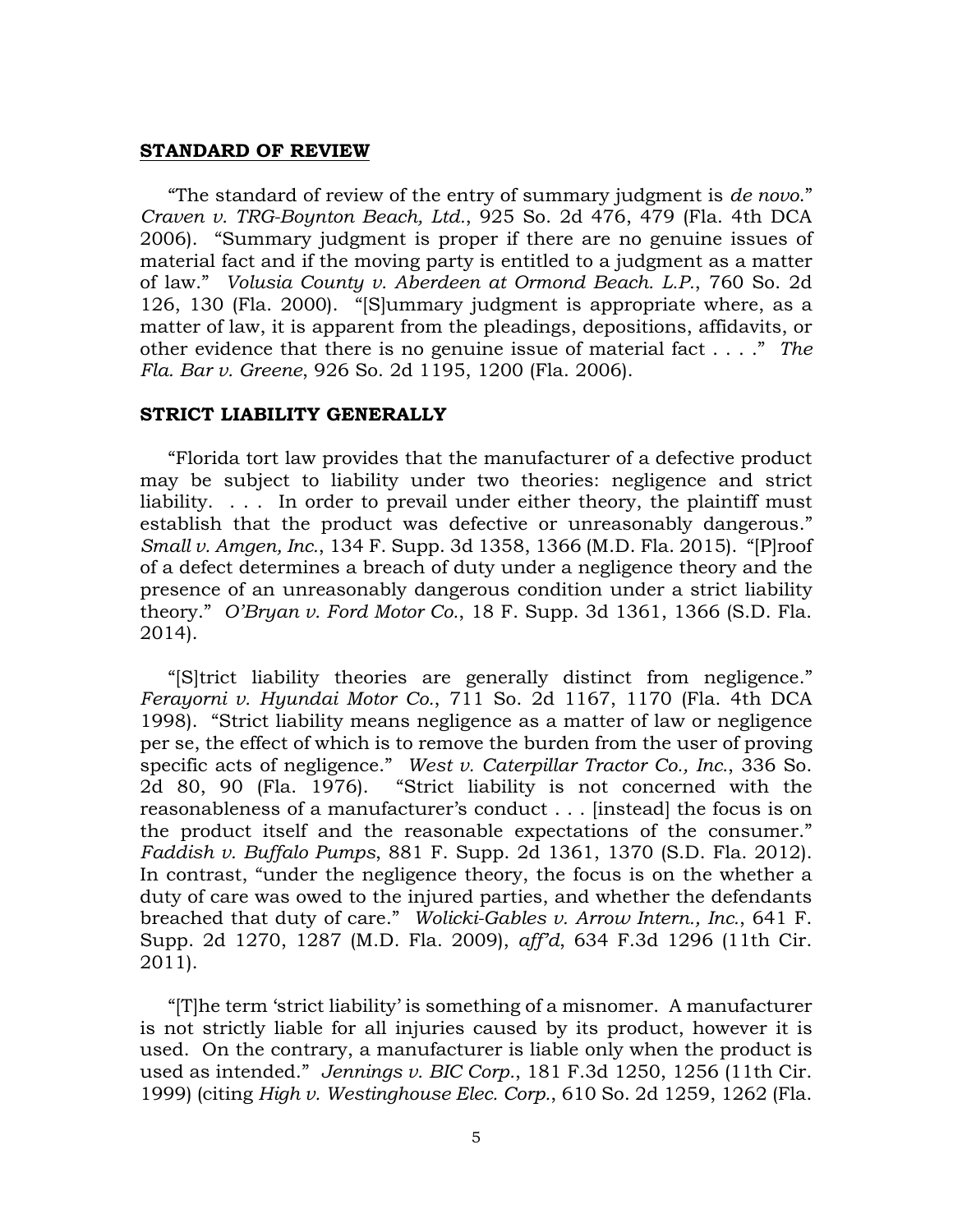1992)) (finding strict liability "applies to intended uses of products for which they were produced").<sup>[3](#page-5-0)</sup> Therefore, "[i]n order for strict liability to apply to the manufacturer, the [product] . . . must have been used for the purpose intended" without regard for reasonable foreseeability of unintended use. *High*, 610 So. 2d at 1262. Applied to this case, strict liability attaches only when Ultra Duster is used as it was intended to be used, that is, for the purpose of cleaning dust and removing debris. *See Jennings*, 181 F.3d at 1256.

Because virtually any product can be misused, a manufacturer cannot be held responsible and liable for every possible, creative misuse that consumers can conceive. "Products liability does not make the manufacturer an insurer of all foreseeable accidents which involve its product. Virtually any product is capable of producing injury when put to certain uses or misuses. . . . An action is not maintainable in products liability merely because the design used was not the safest possible." *Hernandez v. Altec Env't. Prods., LLC*, 903 F. Supp. 2d 1350, 1360 (S.D. Fla. 2012) (quoting *Husky Indus., Inc. v. Black*, 434 So. 2d 988, 991 (Fla. 4th DCA 1983)).

## **COUNT I – STRICT LIABILITY FOR DESIGN DEFECT**

For his strict liability claim, appellant must show that the defective design—here, the assertion that the bitterant was not efficiently or uniformly dispersed in Ultra Duster's product—made the product unreasonably dangerous. "Strict liability turns on the question of a defective design which renders a product unreasonably dangerous." *Brown v. Glade & Grove Supply, Inc.*, 647 So. 2d 1033, 1035 (Fla. 4th DCA 1994). The alleged design defect must also cause unforeseeable dangers during normal—that is, intended—use of the product. *See Cook v. MillerCoors, LLC*, 829 F. Supp. 2d 1208, 1216 (M.D. Fla. 2011) ("A design defect is one that causes unforeseen hazards during normal use of the product.").

Appellant asserts the trial court made inappropriate factual determinations in its summary judgment ruling by drawing the conclusion that appellees did not need to make Ultra Duster a safer product. Appellant also argues Ultra Duster, with its combination of DFE and

<span id="page-5-0"></span><sup>3</sup> The Eleventh Circuit has followed the conclusions drawn by the Florida Supreme Court in *High v. Westinghouse Electric Corp.*, noting that the Court "did not adopt the dissenting view that 'intended use' includes unintended uses of a product if they were reasonably foreseeable by the defendant." *Jennings*, 181 F.3d at 1256 (quoting *High*, 610 So. 2d at 1263).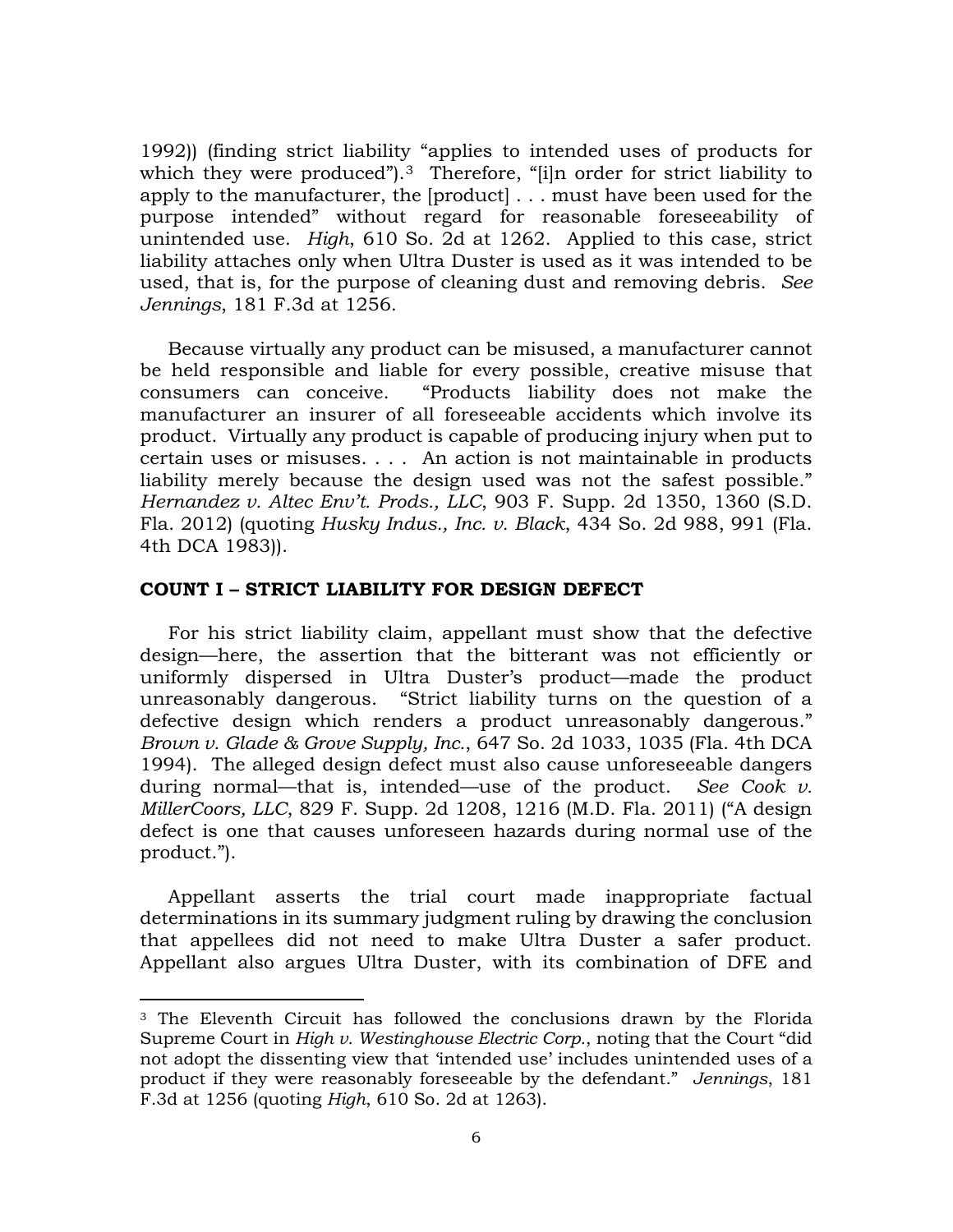bitterant, failed to effectively disperse that bitterant in a way which an ordinary consumer would expect. In response, appellees argue the trial court correctly rejected the design defect theory on the grounds that a product is not necessarily defective simply because it can become dangerous if used irresponsibly or illegally.

While the elements of strict liability and negligence are similar, strict liability focuses on the reasonable expectations of *the consumer*. *See Ferayorni*, 711 So. 2d at 1170; *Faddish*, 881 F. Supp. 2d at 1370. "[U]nder the consumer-expectation theory[,] a product is defectively designed if the plaintiff is able to demonstrate that the product did not perform as safely as an ordinary consumer would expect when used in the intended or reasonably foreseeable manner." *Aubin v. Union Carbide Corp.*, 177 So. 3d 489, 504 (Fla. 2015) (quoting *McConnell v. Union Carbide Corp.*, 937 So. 2d 148, 151 (Fla. 4th DCA 2006)). However, in this case Merrill—not appellant—was the consumer, and appellant was not injured as a bystander while the product was being used as intended. Furthermore, given Merrill's intention to inhale the product for its unintended sideeffects, and the product's explicit warnings against doing so, no inference can be made that she had any ordinary expectation whatsoever of the product performing safely in its customary use. Nonetheless, "[a] manufacturer is not under a duty in strict liability to design a product which is totally incapable of injuring those who foreseeably come in contact with the product." *Husky*, 434 So. 2d at 991 (quoting *Hunt v. Blasius*, 384 N.E.2d 368, 372 (Ill. 1978)).

Here, appellant alleges that Ultra Duster was not properly designed because the bitterant either did not properly mix with the DFE for adequate disbursal or did not effectively deter Merrill's intentional misuse. Neither theory meets the standard for a claim premised in strict liability. *See Brown*, 647 So. 2d at 1035. Appellant does not suggest a different bittering agent should have been used or that a change to the amount added would have prevented Merrill's improper use. Appellant only claims that the bitterant did not discourage Merrill from continued use, whether from inadequate dispersal or some other reason. Appellant argues that because Merrill continued to misuse the product, despite the foul-tasting additive, a manufacturing defect must have existed, even though the canister which Merrill used was never tested.

But the fact that Merrill continued misusing the product, whether because the bitterant had the potential for uneven disbursement or because of her addiction, does not plausibly suggest that the Ultra Duster canister which she purchased was not manufactured properly. As the warning label clearly states, Ultra Duster employs a bittering agent to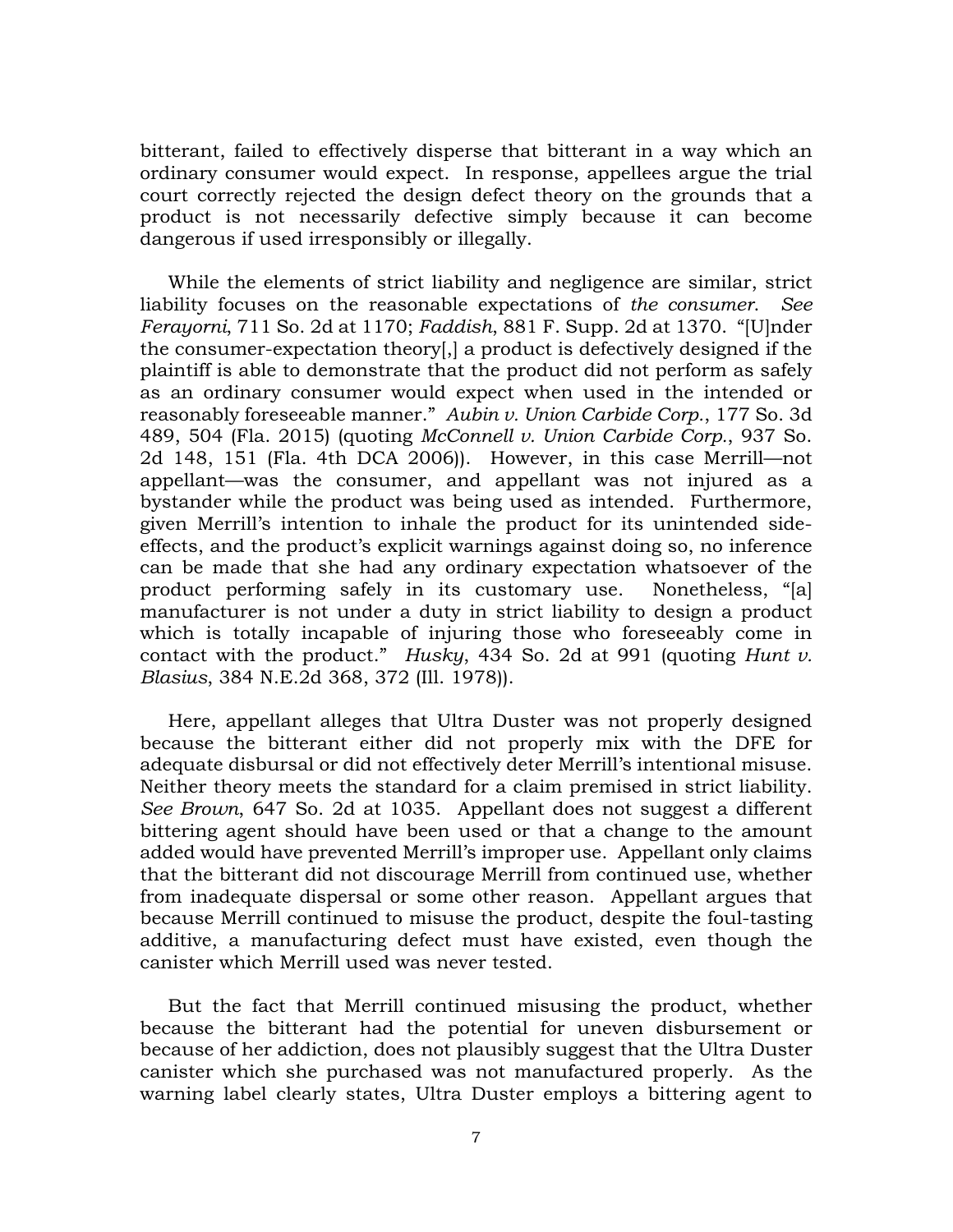*discourage* ingesting the product, not to guarantee deterrence or prevent misuse from occurring. Although the alleged failure of the bitterant to disperse throughout the entire canister of Ultra Duster could potentially lead to more inhalation misuse of the product, inhalation is not the product's intended use. *High*, 610 So. 2d at 1262. The danger of improperly consuming the product, either with the bitterant or (as in this case) despite its presence, was made clear by the warning on the label and was expressly known to Merrill. *See Husky*, 434 So. 2d at 991.

Also significant is Merrill's admission to using many different products similar to Ultra Duster and purchasing them from various locations. While all of the products contained bittering agents to discourage consumption, Merrill testified that she eventually became so accustomed to the "nasty taste" found in all of the products to the point where she felt the taste was no longer noticeable. While any possible disproportionate disbursal of bitterant might have made Ultra Duster easier for all but the most undeterrable addicts to misuse, that possibility does not create an issue of fact regarding whether the product as manufactured was unsafe for its ordinary and intended use. *See Aubin*, 177 So. 3d at 504; *Husky*, 434 So. 2d at 991. Although a product must perform as safely as expected by the general consumer populace, this did not obligate appellees to make the product the safest possible or to make it physically impossible to ingest. *See id.*; *Grunow v. Valor Corp. of Fla.,* 904 So. 2d 551, 556 (Fla. 4th DCA 2005) (finding any product can be misused and cause injury and to create liability in that scenario inappropriately makes a manufacturer or distributor an insurer of the product); *Hernandez,* 903 F. Supp. 2d at 1360 (quoting *Husky*, 434 So. 2d at 991))*.*

Therefore, consistent with cases from the Florida Supreme Court and other District Courts of Appeal, we too hold that appellees are not strictly liable when a third party's injury results from a consumer's unintended and illegal use of a product. *See High*, 610 So. 2d at 1262. As such, summary judgment in favor of appellees on this claim was properly granted. *See Volusia County*, 760 So. 2d at 130. Therefore, we affirm on this issue.

### **COUNT II – STRICT LIABILITY FOR FAILURE TO WARN**

For claims premised on a failure to warn, Florida courts have recognized that "[a] warning should contain some wording directed to the significant dangers arising from failure to use the product in the prescribed manner, such as the risk of serious injury or death." *Scheman-Gonzalez v. Saber Mfg. Co.*, 816 So. 2d 1133, 1139 (Fla. 4th DCA 2002) (quoting *Brito v. County of Palm Beach*, 753 So. 2d 109, 112 (Fla. 4th DCA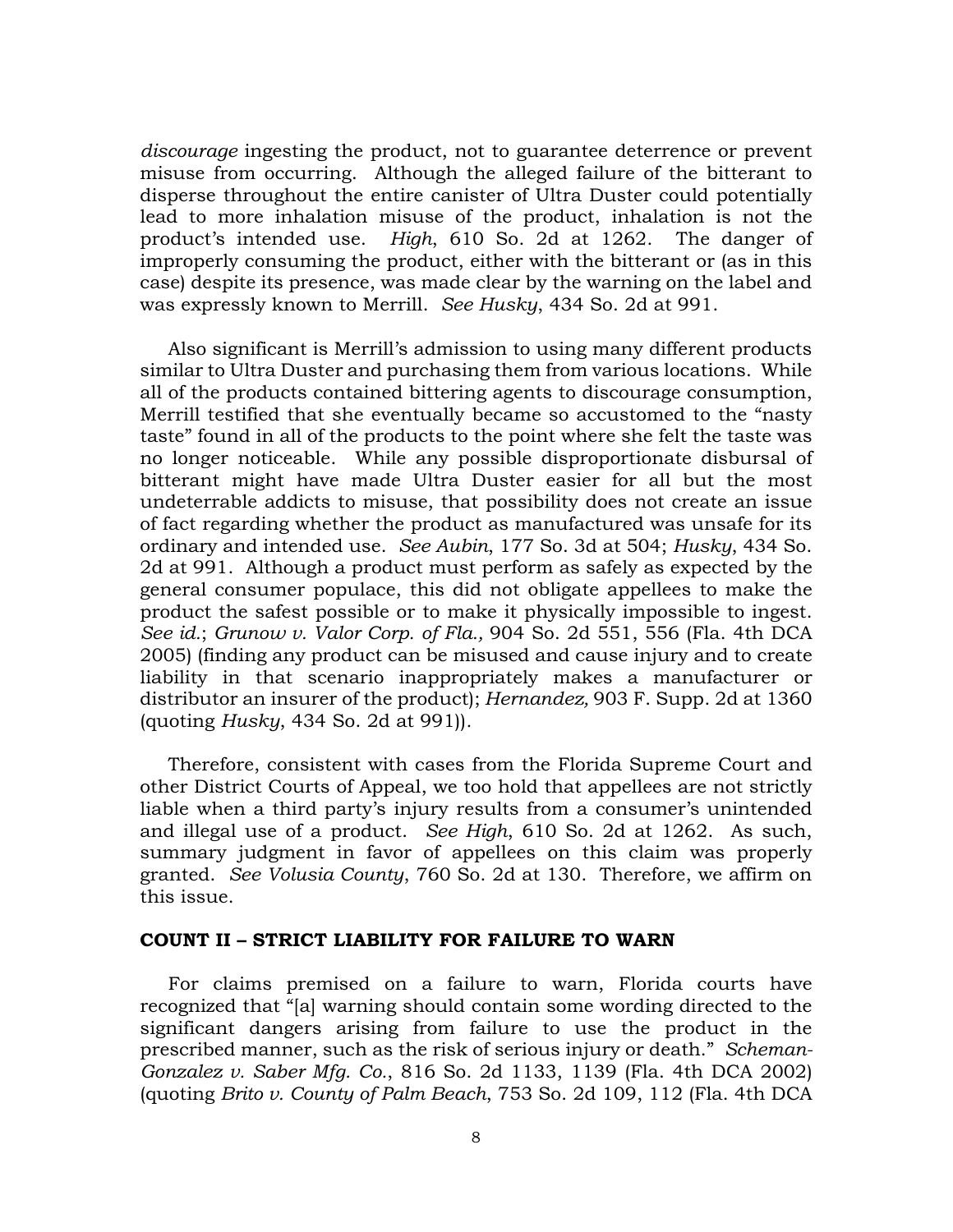1998)). As we said in *Scheman-Gonzalez*, the *Restatement (Third) of Torts: Products Liability* (1998), is instructive on this point. Under the *Restatement* as incorporated into Florida law, a product is considered defective "when the foreseeable risks of harm posed by the product could have been reduced or avoided by the provision of reasonable instructions or warnings" and their omission "renders the product not reasonably safe." *Id*. at § 2(c); *see also Warren ex rel. Brassell v. K-Mart Corp*., 765 So. 2d 235, 237–38 (Fla. 1st DCA 2000).

"Unless the danger is obvious or known, a manufacturer has a duty to warn where its product is inherently dangerous or has dangerous propensities." *Scheman-Gonzalez*, 816 So. 2d at 1139. "However, there is no duty to warn of an obvious danger." *Cohen v. Gen. Motors Corp., Cadillac Div.*, 427 So. 2d 389, 391 (Fla. 4th DCA 1983); *Insua v. JD/BBJ, LLC*, 913 So. 2d 1262, 1264 (Fla. 4th DCA 2005) (finding an inherent need for a warning on a dangerous product where an issue exists regarding whether the injured consumer "was aware of the danger involved and the danger was not obvious"). The presumption that an adequate warning would be heeded does not apply in a case where the product's user is already fully aware of the danger. *Id.* 

Additionally, "a manufacturer has a duty to warn of dangerous contents in its product which could damage or injure even when the product is not used for its intended purpose." *High*, 610 So. 2d at 1262. "To warn adequately, the product label must make apparent the potential harmful consequences. The warning should be of such intensity as to cause a reasonable man to exercise for his own safety caution commensurate with the potential danger." *Am. Cyanamid Co. v. Roy*, 466 So. 2d 1079, 1082 (Fla. 4th DCA 1984); *see also Scheman-Gonzalez*, 816 So. 2d at 1139–40. "A warning should contain some wording directed to the significant dangers arising from failure to use the product in the prescribed manner, such as the risk of serious injury or death." *Brito*, 753 So. 2d at 112. The sufficiency and reasonableness of a manufacturer's warning, considering whether an injured person knew of the danger, are generally questions of fact left to the jury; however, *that is not the case where the "warnings are 'accurate, clear, and unambiguous*.'" *Id.* (emphasis added) (quoting *Felix v. Hoffmann-LaRoche, Inc.*, 540 So. 2d 102, 104 (Fla. 1989)); *see also Salozzo v. Wagner Spray Tech. Corp.*, 578 So. 2d 393, 394 (Fla. 3d DCA 1991); *Marchant v. Dayton Tire & Rubber Co.*, 836 F.2d 695, 701 (1st Cir. 1988); *see generally Vega v. City of Pompano Beach*, 551 So. 2d 594 (Fla. 4th DCA 1989).

Such warning labels are necessary to advise only those consumers who might be unaware of the danger involved. *See Cohen*, 427 So. 2d at 391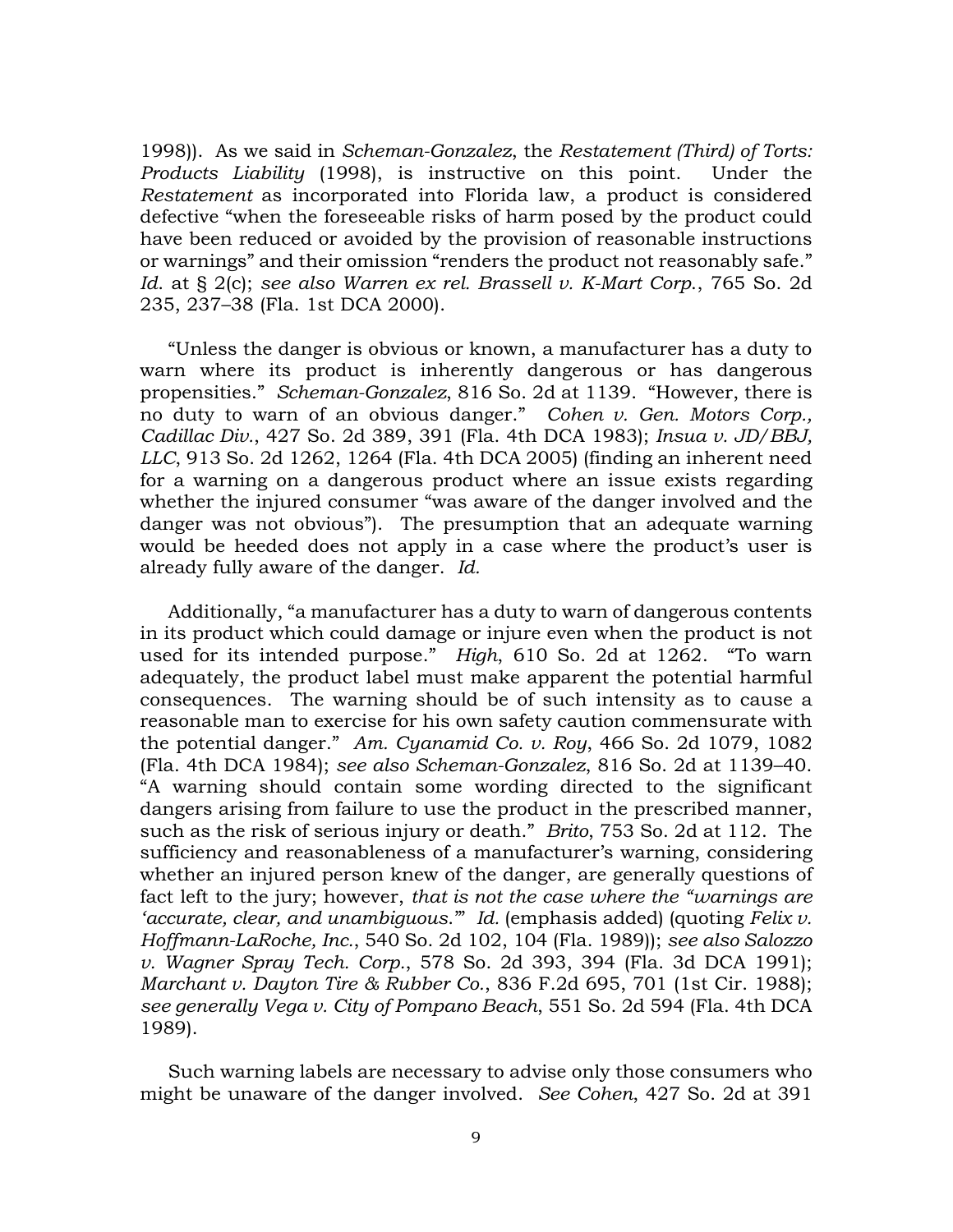("[T]here is no duty to warn the [consumer] of a danger that he is aware of," nor is there a duty to warn of an obvious danger). The first part of the warning label on the Ultra Duster canister purchased by Merrill reads in pertinent part as follows:

## **MISUSE BY DELIBERATELY CONCENTRATING AND INHALING CONTENTS MAY BE HARMFUL OR FATAL. PLEASE USE THIS PRODUCT RESPONSIBLY.**

**Contains a bitterant to help discourage inhalant abuse.**

**Caution**

# **KEEP OUT OF REACH OF CHILDREN. MISUSE BY DELIBERATELY CONCENTRATING AND INHALING CONTENTS MAY BE HARMFUL OR FATAL. Use in well ventilated area. . . .**

This label expressly warned unaware consumers of the dangers associated with the intentional misuse of the product, specifically inhalation, due to the risk of harm and fatality, and it provided explicit notice of the significant dangers to consumers' health. *See Brito*, 753 So. 2d at 112. The consumer in this case—Merrill—was a regular purchaser and improper user of Ultra Duster, who admitted she not only knew of the warning label and the risks involved in inhaling DFE but also admitted she was so addicted that the warnings had no effect and she did not care about any possible harm.

Perhaps in the past Merrill may have been unaware that inhaling Ultra Duster could cause adverse health effects such as altered or loss of consciousness, euphoria, or dizziness. But she admittedly knew about the warning before this incident and disregarded the warning with full knowledge of the possible consequences. That being the case, appellees had no duty to further warn Merrill or to specifically warn that altering her mental state while driving might lead to an accident and thereby cause injury to third parties. *See Insua*, 913 So. 2d at 1264. Such consequences of intentionally driving under the influence of a mind-altering chemical whether it be alcohol, DFE, or something else—are well known and obvious. In fact, Merrill certainly knew about such consequences and admitted to knowingly driving while under the influence of DFE in the past.

By her own admission, Merrill's addiction led her to simply ignore Ultra Duster's warning about the deleterious effects of inhaling, including the warning about its potential for causing death. This belies appellant's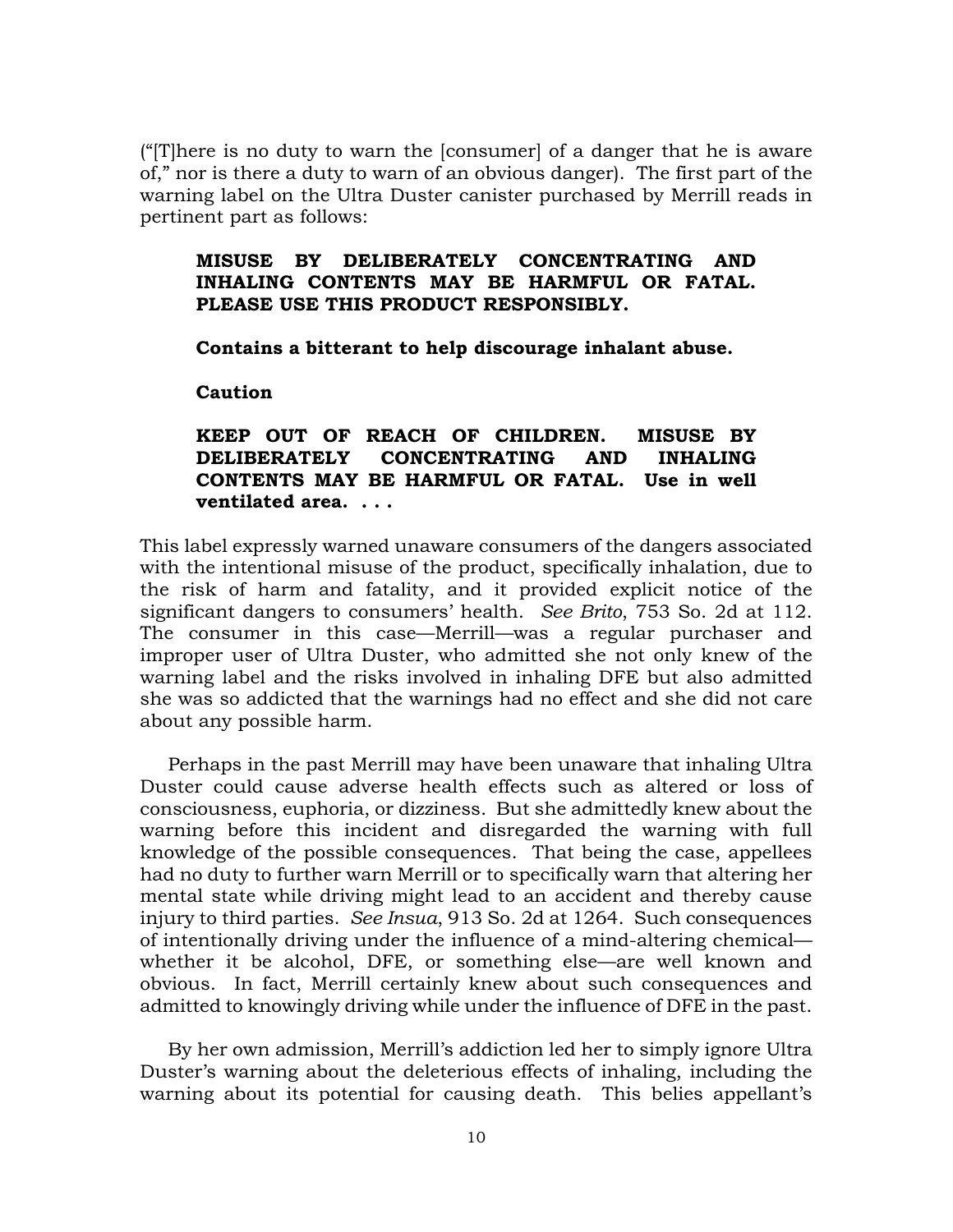argument that a different warning (for instance, that if she became unconscious while driving that she might injure someone else) would have caused Merrill to heed such caution and be more concerned about others than about herself. While Ultra Duster's warning label did not prevent Merrill from misusing the product, it was nonetheless sufficient to warn a reasonable person not to consume it. *See Scheman-Gonzalez*, 816 So. 2d at 1139; *Brown*, 647 So. 2d at 1035. Therefore, the sufficiency of this product's warning is not an issue of material fact in this case. *See Moore v. Morris*, 475 So. 2d 666, 668 (Fla. 1985) (finding summary judgment should be granted where "the facts are so crystallized that nothing remains but questions of law"). Therefore, we affirm the court's summary judgment on this issue as well.

### **COUNT III – NEGLIGENCE**

Appellant argues the trial court erred in granting summary judgment on his negligence claim based on the First District's *DZE* decision and in finding that Merrill's conduct was the sole superseding proximate cause of the accident and his resulting injuries. In response, appellees assert the trial court correctly relied on *DZE* to grant the motion for summary judgment on the negligence claims because Merrill was the sole proximate cause of the accident.

To prevail on a products liability claim based on negligence, a plaintiff must establish: (1) a duty or obligation recognized by the law requiring the defendant to protect others from unreasonable risks; (2) a breach of that duty; (3) a reasonably close casual connection between the conduct and the resulting injury; and (4) actual loss or damages. *Williams v. Davis*, 974 So. 2d 1052, 1056 (Fla. 2007).

"Of the four elements of a negligence claim, breach, causation, and damages are generally questions to be decided by the trier of fact. However, the determination of whether a duty is owed presents a question of law to be determined by the court." *Jackson Hewitt, Inc. v. Kaman*, 100 So. 3d 19, 28 (Fla. 2d DCA 2011). "The duty element of negligence is a threshold legal question; if no legal duty exists, then no action for negligence may lie." *Jenkins v. W.L. Roberts, Inc.*, 851 So. 2d 781, 783–84 (Fla. 1st DCA 2003) (affirming summary judgment granted in favor of a store because "there is no legal duty requiring a store to ensure that a product lawfully sold will ultimately be used by a customer or unknown third party for a lawful purpose").

Only when foreseeability is a "close case" does a question of fact arise. When the issue of foreseeability is clear, the courts should decide the issue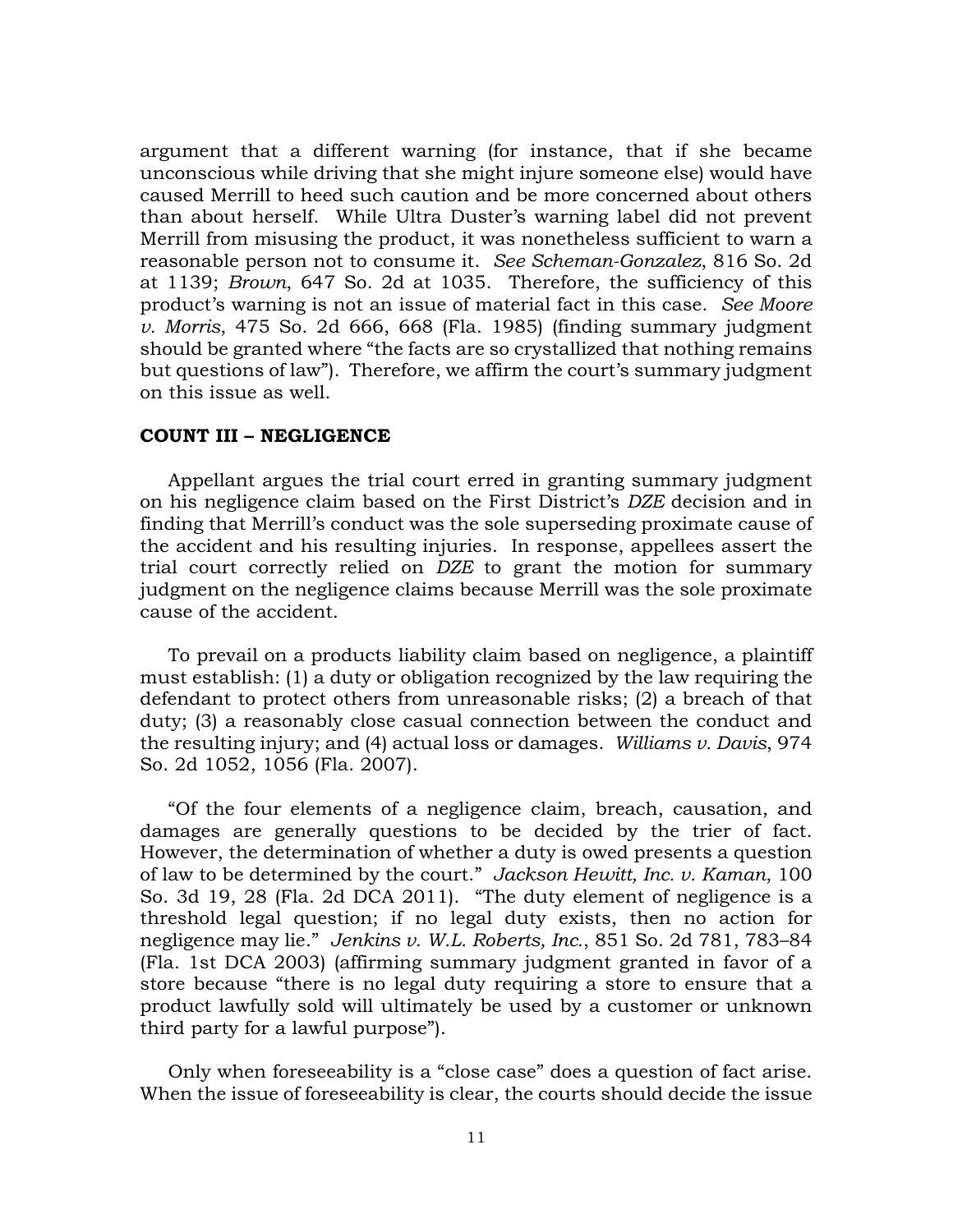as a matter of law. *Demelus v. King Motor Co. of Fort Lauderdale*, 24 So. 3d 759, 761 (Fla. 4th DCA 2009) ("Foreseeability as it relates to duty in negligence cases is a question of law."). Two components of negligence employ a foreseeability analysis: duty and proximate cause. The foreseeability component of duty requires a general analysis of the broad type of plaintiff and harm involved, without regard to the facts of the actual occurrence. The foreseeability component of proximate cause requires an evaluation of the facts of the actual occurrence. This is why proximate cause is normally a factual question for the jury while duty is usually a legal question for the court.

To determine whether the risk of injury to a plaintiff is foreseeable under the concept of duty, courts must look at whether it was objectively reasonable to expect the specific danger causing the plaintiff's injury, not simply whether it was within the realm of any conceivable possibility. "As to duty, the proper inquiry for the reviewing appellate court is whether the defendant's conduct created a foreseeable zone of risk, not whether the defendant could foresee the specific injury that actually occurred." *McCain v. Fla. Power Corp.*, 593 So. 2d 500, 504 (Fla. 1992) (emphasis omitted). As we have explained in the context of a products liability action:

[F]oreseeability, alone, does not define duty—it merely determines the scope of the duty once it is determined to exist. The injured party must show that a defendant owed not merely a general duty to society but a specific duty to him or her, for without a duty running directly to the injured person there can be no liability in damages, however careless the conduct or foreseeable the harm.

*Grunow*, 904 So. 2d at 556 (quoting *Hamilton v. Beretta U.S.A. Corp.*, 750 N.E.2d 1055 (N.Y. Ct. App. 2001)); *K.M. ex rel. D.M. v. Publix Super Mkts., Inc.*, 895 So. 2d 1114, 1117 (Fla. 4th DCA 2005) ("The existence of a special relationship gives rise to a duty to control the conduct of third persons so as to prevent them from harming others.").

"The duty element of negligence focuses on whether the defendant's conduct foreseeably created a broader 'zone of risk' that poses a general threat of harm to others." *Granicz v. Chirillo*, 147 So. 3d 544, 547–48 (Fla. 2d DCA 2014) (quoting *McCain*, 593 So. 2d at 502)). "This concept is not to be confused with the proximate cause element of negligence which focuses on 'whether and to what extent the defendant's conduct foreseeably and substantially caused the specific injury that actually occurred.'" *Id.* "The court in proximate cause cases must determine, *inter alia*, (1) causation in fact, *i.e.*, whether the defendant's conduct was a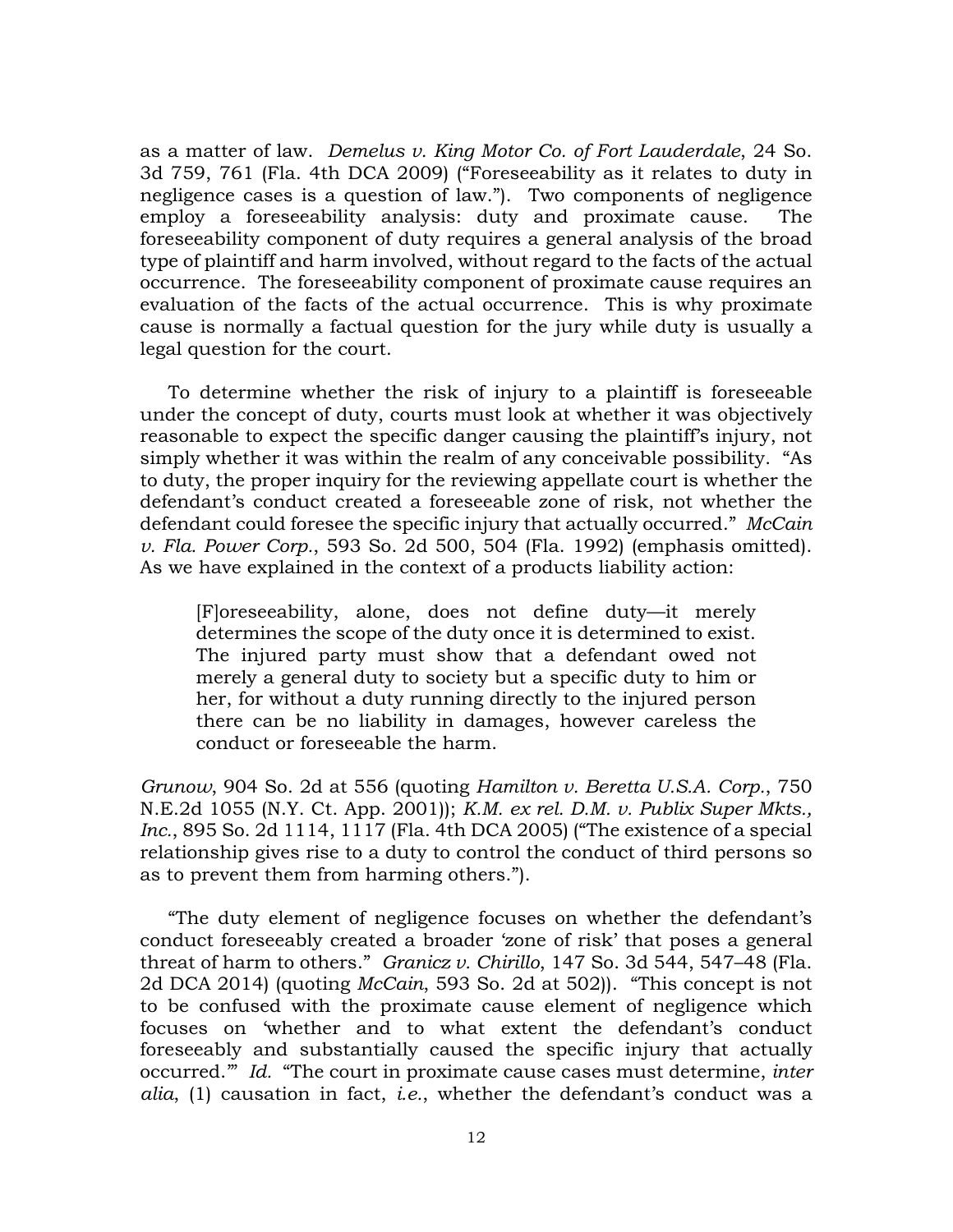substantial factor in producing the result, and (2) whether the defendant's responsibility is superseded by an abnormal intervening force." *Hoffman v. Bennett*, 477 So. 2d 43, 44 (Fla. 3d DCA 1985).

Therefore, proximate cause is not always a jury question. Courts may resolve this issue as a matter of law in certain cases such as those involving intervening negligence: "Florida law does not permit a jury to consider proximate cause where a person responsible for the injury is voluntarily impaired or intentionally misuses a product." *See DZE*, 299 So. 3d at 541.

Under the doctrine of intervening negligence, the original negligence is not regarded as the "proximate cause" of the injury, even though the injury might not have occurred but for the original negligence, if an independent efficient cause intervenes between the negligence and the injury and the original negligence does not directly contribute to the force or effectiveness of the intervening cause.

*St. Fort ex rel. St. Fort v. Post, Buckley, Schuh & Jernigan*, 902 So. 2d 244, 249 (Fla. 4th DCA 2005) (citing *Tampa Elec. Co. v. Jones*, 138 Fla. 746, 190 So. 26, 27 (1939)). "It is only when an intervening cause is completely independent of, and not in any way set in motion by, the tortfeasor's negligence that the intervening cause relieves a tortfeasor from liability." *Deese v. McKinnonville Hunting Club, Inc.*, 874 So. 2d 1282, 1287–88 (Fla. 1st DCA 2004).

In *DZE*, a man brought a wrongful death action on behalf of his deceased family members' estates against a manufacturer of certain products that included a chemical marketed as "potpourri" containing a synthetic marijuana labeled as "spice." *DZE*, 299 So. 3d at 539. A driver who had voluntarily consumed the potpourri became impaired, drove at high rate of speed, and rammed his vehicle into another vehicle, causing the deaths of the other vehicle's passengers. *Id.* The plaintiff alleged numerous bases for liability yet went to trial on only two of the claims negligence and strict liability—both of which were premised on a "failure to warn" theory. *Id.* The First District held the driver's criminal conduct not the manufacturer's actions—was the sole proximate cause of those deaths as a matter of law. *Id.* at 540; *see McCain*, 593 So. 2d at 504 (stating the question of proximate cause is generally left to the fact-finder, but the judge may address this matter where the facts are unequivocal, such as where the evidence supports no more than a single inference). As such, the manufacturer owed no duty to the plaintiff to prevent the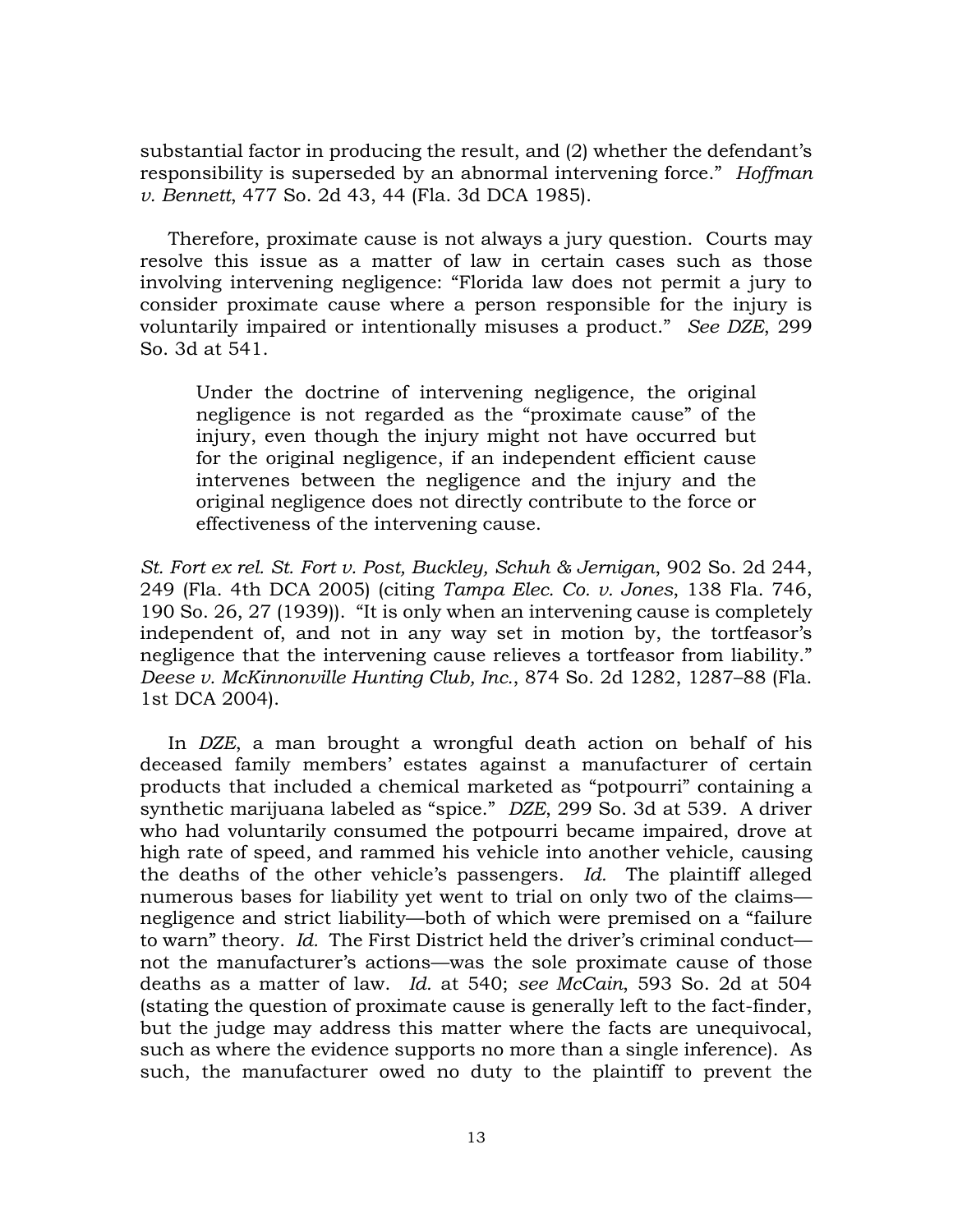accident. *See DZE*, 299 So. 3d at 540 n.2 (citing *Aguila v. Hilton, Inc.*, 878 So. 2d 392 (Fla. 1st DCA 2004)).

The *DZE* court relied in part on the Florida Supreme Court's decision in *Department of Transportation v. Anglin*, 502 So. 2d 896, 898 (Fla. 1987), a case involving a suit against the Department for a negligent road design that caused the plaintiff's car to stall. *Id.* at 897. There, the plaintiff suffered catastrophic injuries when an intervening actor slammed into plaintiff's stalled car. *Id.* The court upheld the trial court's summary judgment in the Department's favor on the issue of proximate cause, holding that even where an actor's conduct creates a dangerous situation, the law will not allow a jury to find proximate cause where an unforeseeable, intervening act is responsible for the injuries:

While it may be arguable that petitioners, by creating a dangerous situation which caused the respondents to require assistance, could have reasonably foreseen that someone may attempt to provide such assistance, it was not reasonably foreseeable that [an intervening actor] would act in such a bizarre and reckless manner. Petitioners' negligent conduct did not set in motion a chain of events resulting in injuries to respondents; it simply provided the occasion for [the intervening actor's] gross negligence.

*Id.* at 899–900 (citing *Mull v. Ford Motor Co.*, 368 F.2d 713 (2d Cir. 1966)).

The First District held that any conclusion that the manufacturer's failure to warn had been the proximate legal cause of the devastating crash required speculation that the manufacturer could have foreseen that the driver would: "1) disregard the warning on the product and consume the potpourri; 2) become voluntarily intoxicated; and 3) drive recklessly in violation of the state's criminal laws and cause an accident." *DZE*, 299 So. 3d at 541. The manufacturer correctly argued that liability could not be imposed for injuries to a third party who was not *directly* impacted by the manufacturer's product, especially where another party voluntarily consumed the product to become intoxicated and made the illegal decision to drive. *Id.* As a matter of law, the driver's conduct—not the manufacturer's—was the accident's sole superseding proximate cause, and the trial court in that case erred in allowing a jury to decide otherwise. *Id.*

The *DZE* court also looked to similar cases outside of Florida that refused to recognize proximate causation where voluntary impairment resulted in injuries to third parties. The facts of one such case, *Horstman*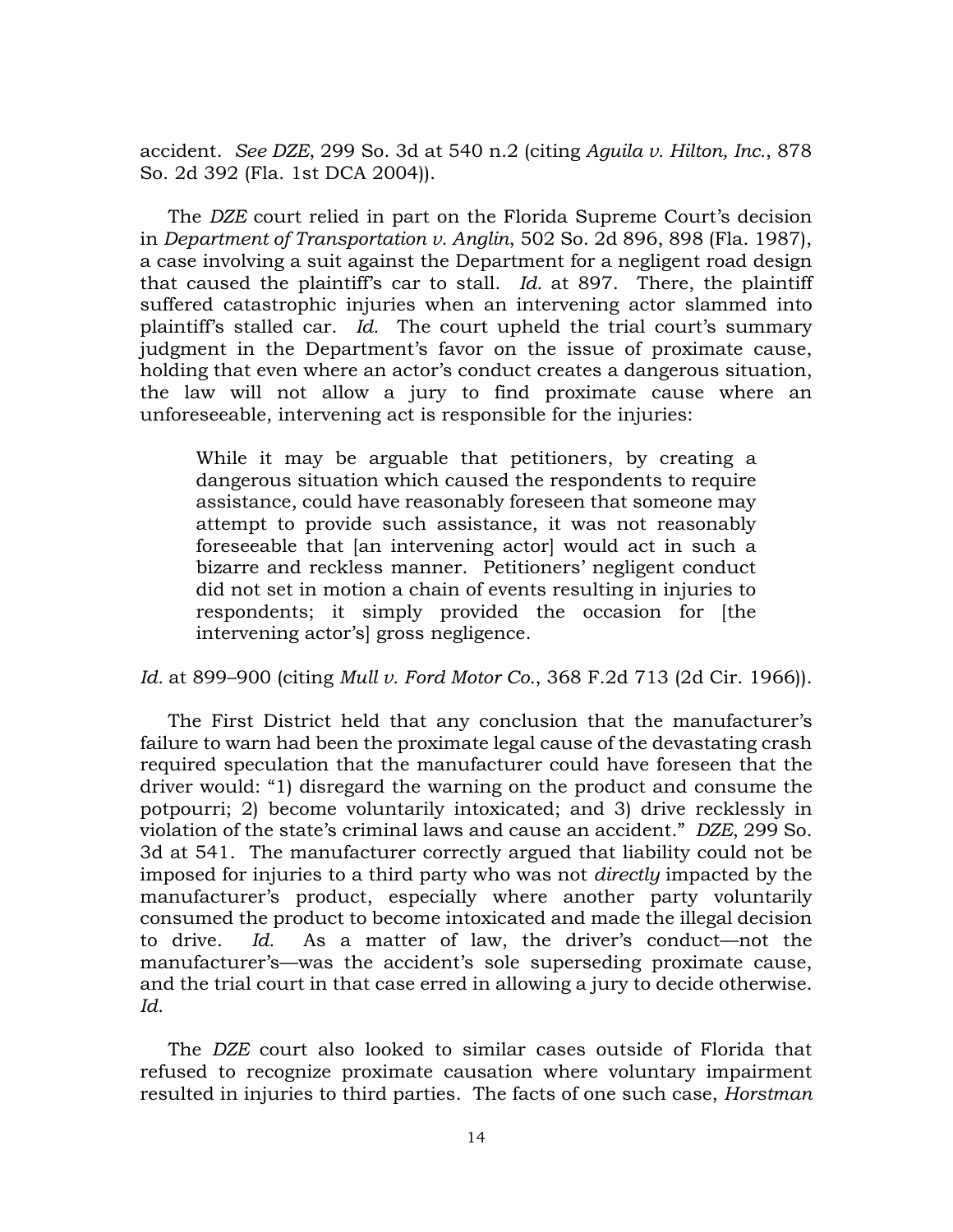*v. Farris*, 725 N.E.2d 698 (Ohio Ct. App. 1999), closely mirrors what occurred here. In *Horstman*, the plaintiffs appealed a summary judgment arising from an automobile accident that occurred when the minor driver of another car inhaled a harmful intoxicant and drove head-on into the car operated and occupied by the Horstman family. *Id.* at 517. The plaintiffs further argued the manufacturer knew its product was being abused but failed to remedy the problem in a timely manner despite readily available methods of preventing misuse. *Id.* at 517–18. The plaintiffs contended that a genuine issue of material fact existed about whether the intoxicant was a defective product and whether the defect was the proximate cause of their injuries. *Id.*

The *Horstman* court found as a matter of law that even if the manufacturer's product was defective in design, that defect was not the proximate cause of plaintiff's injuries. *Id.* at 518. The driver's conduct was the proximate cause. *Id.* The court also found that the retailer was not negligent in selling the propellant to the minor driver without inquiring about his intended use for it. *Id.* at 523–24. The driver's intentional inhalation of the propellant to become intoxicated broke the chain of causation, making the driver the sole proximate cause of plaintiffs' injuries:

In the case before us, the record shows that [the driver] knowingly, intentionally, and willfully misused the product in an illegal manner that he knew was dangerous. He not only abused the product but he did so while driving a vehicle, despite his knowledge that the product caused intoxication. He also proceeded to drive that vehicle while intoxicated from huffing, although he testified that he knew that he was not capable of driving at that time. [The manufacturer] did not prompt the criminal act. Thus, [the driver]'s purposeful misuse of the product, in a manner for which it was clearly not intended, is enough to break the chain of causation between the alleged defect and the injuries to the Horstmans.

*Id.* at 521. As a result, the plaintiffs' injuries were not the foreseeable result of any alleged defect—as injuries to third parties caused by a motor vehicle's defective brakes or faulty accelerator would be—but were instead caused by the driver's willful, reckless, and unlawful conduct. *Id.*

These cases demonstrate that a duty of reasonable care is not owed to the world at large but arises out of a relationship between the parties. *See McCain*, 593 So. 2d at 504; *Grunow*, 904 So. 2d at 556. In Florida, there is no duty to prevent—and no liability for—a third party's misconduct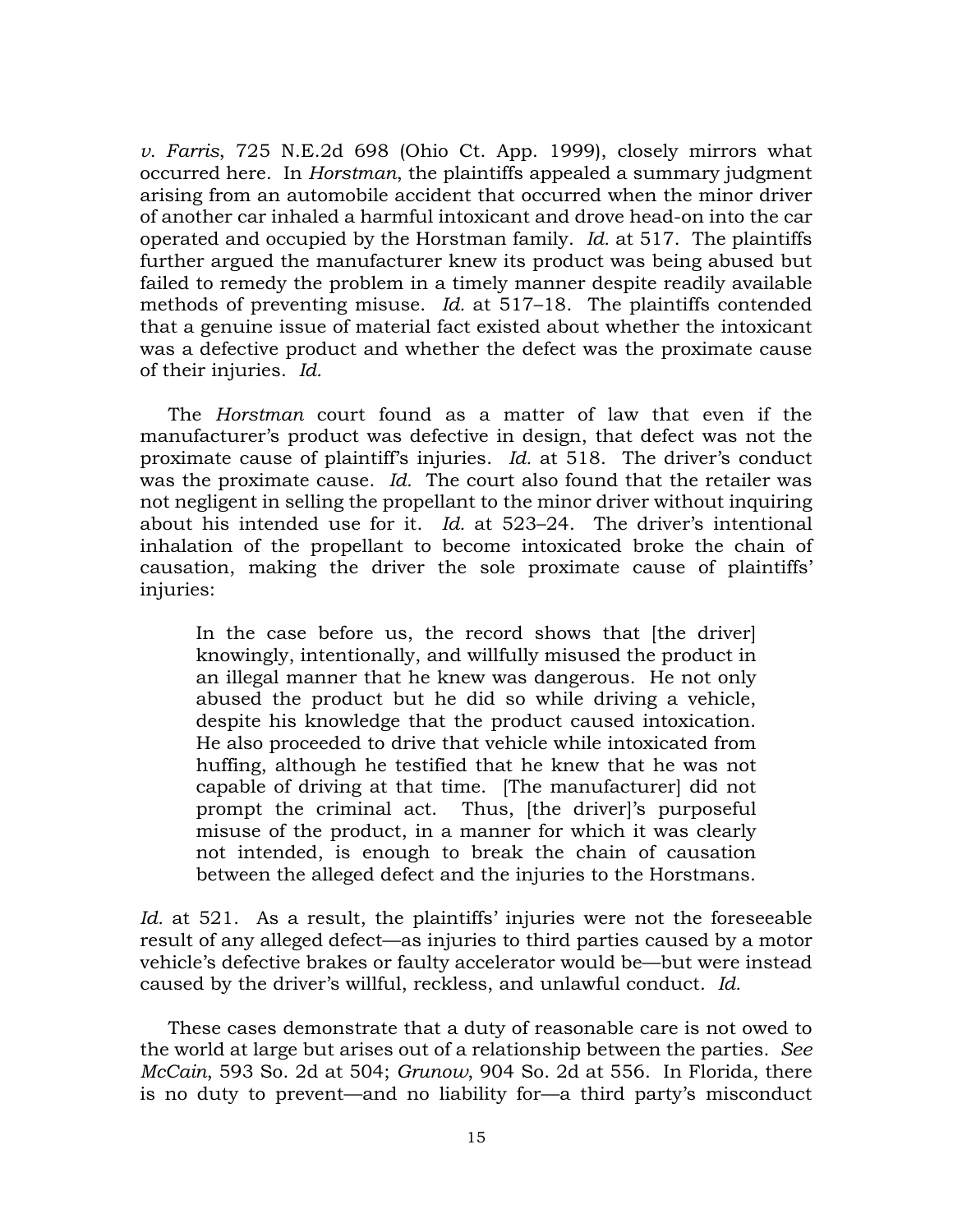absent the existence of a special relationship. *See Trianon Park Condo. Ass'n, Inc. v. City of Hialeah*, 468 So. 2d 912, 918 (Fla. 1985).

Therefore, to succeed on his negligence claim, appellant must also show that appellees owed a specific duty to him. None exists here between appellant and appellees, nor did such a relationship exist between appellees and Merrill to support the imposition of any such duty:

Under the common law, a person has no duty to control the tortious or criminal conduct of another or to warn those placed in danger by such conduct unless there is a special relationship between the defendant and the person whose behavior needs to be controlled or the person who is a foreseeable victim of such conduct.

*Palmer v. Shearson Lehman Hutton, Inc.*, 622 So. 2d 1085, 1089 (Fla. 1st DCA 1993) (citing *Boynton v. Burglass*, 590 So. 2d 446 (Fla. 3d DCA 1991)). "Implicit in the special relationship exception . . . is the proposition that such special relationship must include the right *or the ability* to control another's conduct." *Garrison Ret. Home Corp. v. Hancock*, 484 So. 2d 1257, 1261 (Fla. 4th DCA 1985) (emphasis in original) (quoting *Hasenei v. United States*, 541 F. Supp. 999, 1009 (D. Md. 1982)).

Although negligence outside the context of products liability is broader and encompasses a foreseeable zone of risk, appellees' duty of foreseeability for the usage of Ultra Duster is narrowed. Because no one disputed that Merrill was voluntarily impaired by her misuse of the product, and without a special relationship between appellees and Merrill, the trial court was able to properly determine no causal link existed as a matter of law between appellees' actions that caused the accident and appellant's injury. *See DZE*, 299 So. 3d at 541; *Barnes v. B.K. Credit Serv., Inc.*, 461 So. 2d 217, 219 (Fla. 1st DCA 1984); *Labzda v. Purdue Pharma, L.P.*, 292 F. Supp. 2d 1346, 1356 (S.D. Fla. 2003). The causal link between the danger (being struck by a vehicle driving off the roadway) and the alleged misconduct (manufacturing and selling a household dust-removal product containing DFE) is simply too attenuated and remote to support the existence of any duty to third parties arising from the product's misuse. The foreseeability of Merrill's huffing Ultra Duster while driving is not a close case that would raise a question of fact for a jury to determine.

Without the existence of a special relationship with Merrill, appellees had no ability to supervise or control her behavior and no involvement in her decision to become impaired while driving. No contractual relationship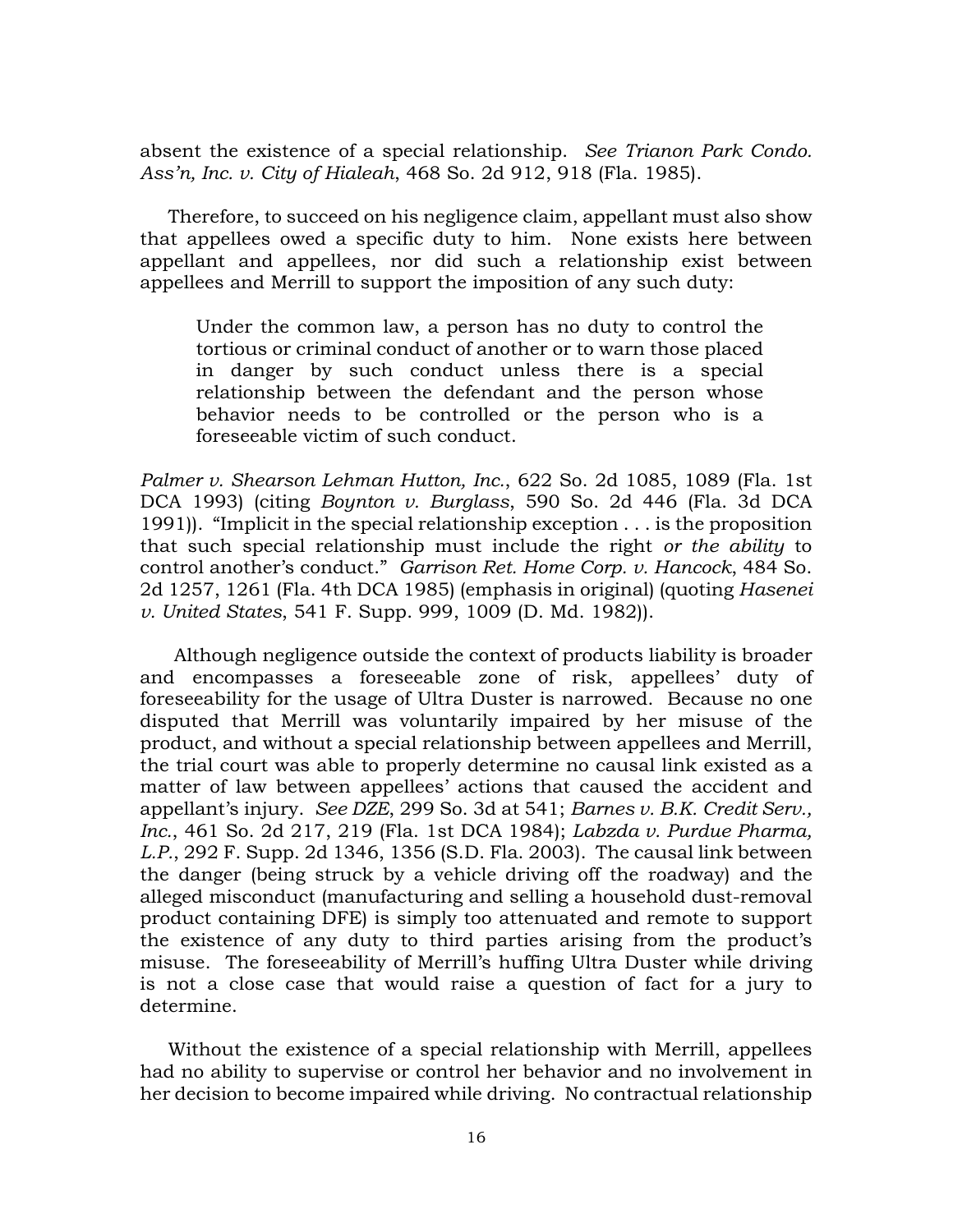existed between appellant, appellees, and Merrill. The accident did not involve either an employee or vehicle owned or operated by appellees, nor did it occur on their property. Nor did the canister used by Merrill malfunction to directly cause appellant's injury.

Although we can foresee that a person who is distracted or impaired while driving might cause an accident, we do not agree with the leap in logic which appellant asks us to make—that it is likewise foreseeable to any legally significant extent that the manufacture and ultimate sale of Ultra Duster would result in a car crash. Stated differently, the subject product did not cause this accident; rather, Merrill's impaired faculties resulting from the product's inappropriate use caused the accident. Taken to its logical extension, appellant's theory of liability against appellees could allow almost limitless legal responsibility relating to any ordinary consumer product which a driver could conceivably and improperly use to cause injury or damage. *See, e.g., Grunow*, 904 So. 2d at 556–57 ("Virtually any product is capable of producing injury when put to certain uses or misuses," and "[t]o hold otherwise would make a manufacturer or distributor an insurer of its product."); *Bruner v. Anheuser-Busch, Inc.*, 153 F. Supp. 2d 1358, 1361 (S.D. Fla. 2001) ("[V]oluntary drinking of alcohol is the proximate cause of an injury, rather than the manufacture or sale of those intoxicating beverages to that person."); *Williams v. Cingular Wireless*, 809 N.E.2d 473, 479 (Ind. Ct. App. 2004) ("Although it is foreseeable that cellular phone use while driving may contribute to a car accident, it is not foreseeable that the sale of a phone to a customer will necessarily result in a car accident."); *Allen v. Walmart Stores, L.L.C*., 907 F.3d 170, 176–77 (5th Cir. 2018) (finding no liability as a matter of law arising from a retail store's sale of sixty cans of dust remover in a twentyseven-hour period to a purchaser who inhaled the contents and died in the store's parking lot). As the *Williams* court observed:

[M]any items may be used by a person while driving, thus making the person less attentive to driving. It is foreseeable to some extent that there will be drivers who eat, apply make up, or look at a map while driving and that some of those drivers will be involved in car accidents because of the resulting distraction. However, it would be unreasonable to find it sound public policy to impose a duty on the restaurant or cosmetic manufacturer or map designer to prevent such accidents. It is the driver's responsibility to drive with due care  $\ldots$  . To place a duty on [a company] to stop selling [a product] because [it] might be involved in a car accident would be akin to making a car manufacturer stop selling otherwise